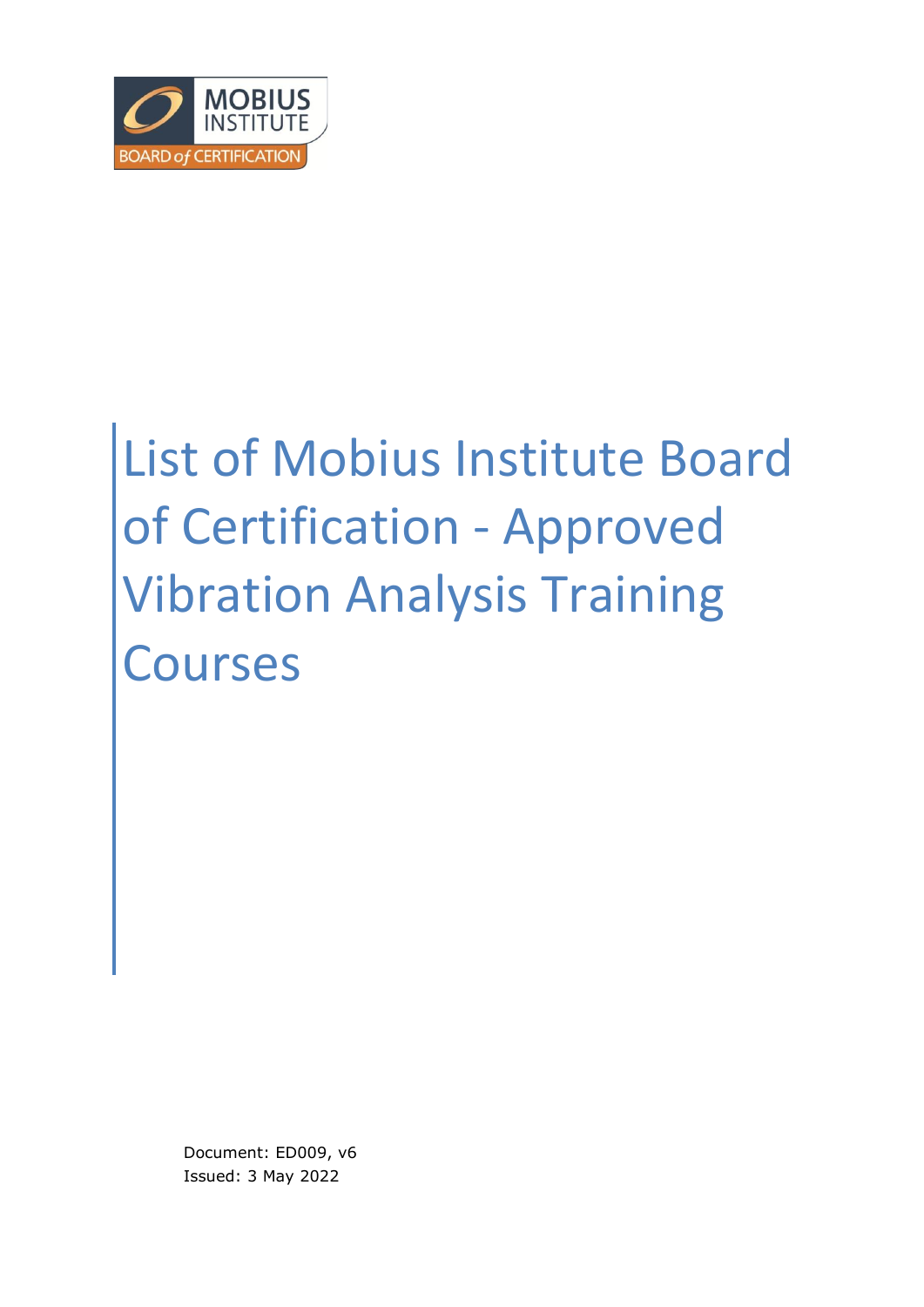## **Introduction**

The following list of training courses has been approved by the MIBoC Technical Committee as having met the pre-requisite training requirements for eligibility of the certification examination at the specified Category.

Please note that if more than one course is listed for a training organisation then all courses need to have been completed in order to meet the requirements.

For any queries, please contact the MIBoC Certification Manager at [certification.manager@mobiuscertification.org](mailto:certification.manager@mobiuscertification.org)

#### **Category I:**

| <b>Training Organization</b>             | <b>Course Description</b>                     | <b>Course</b><br><b>Duration</b> |
|------------------------------------------|-----------------------------------------------|----------------------------------|
| Mobius Institute                         | VCAT I - Vibration Analysis Category I        | $3.5$ days                       |
| Vibration Institute (USA only)           | Introduction to Machinery Vibrations          | 4 days                           |
| <b>Technical Associates of Charlotte</b> | <b>Entry Level Vibration Analysis</b>         | 3 days                           |
| Emerson Process Management               | Basic Vibration Analysis (Course 2031)        | 4 days                           |
| <b>SKF</b>                               | Vibration Analysis Entry Level (Course WI202) | 4 days                           |

#### **Category II:**

| <b>Training Organization</b>             | <b>Course Description</b>                                                   | <b>Course</b><br><b>Duration</b> |
|------------------------------------------|-----------------------------------------------------------------------------|----------------------------------|
| Mobius Institute                         | VCAT II - Vibration Analysis Category II                                    | 4.5 days                         |
| Vibration Institute (USA only)           | <b>Basic Machinery Vibrations</b>                                           | 4 days                           |
| <b>Technical Associates of Charlotte</b> | Analysis I (Introduction to Vibration Analysis &<br>Predictive Maintenance) | 3 days                           |
| <b>PLUS</b>                              | <b>PLUS</b>                                                                 |                                  |
| Mobius Institute                         | Mobius TA CAT II Gap training                                               | 1 day                            |
| Emerson Process Management               | Intermediate Vibration Analysis (Course 2032)                               | 4 days                           |
| <b>SKF</b>                               | Vibration Analysis Level 1 (Course WI203)                                   | 5 days                           |

#### **Category III:**

| <b>Training Organization</b>             | <b>Course Description</b>                                                                                 | Course<br><b>Duration</b> |
|------------------------------------------|-----------------------------------------------------------------------------------------------------------|---------------------------|
| Mobius Institute                         | VCAT III - Vibration Analysis Category III                                                                | 5 days                    |
| Vibration Institute (USA only)           | <b>Machinery Vibration Analysis</b>                                                                       | 4 days                    |
| <b>Technical Associates of Charlotte</b> | Analysis II (Concentrated Vibration Signature<br>Analysis and Related Condition Monitoring<br>Techniques) | 3 days                    |
| <b>PLUS</b>                              | <b>PLUS</b>                                                                                               |                           |
| Mobius Institute                         | Mobius TA CAT III Gap training                                                                            | 1 day                     |